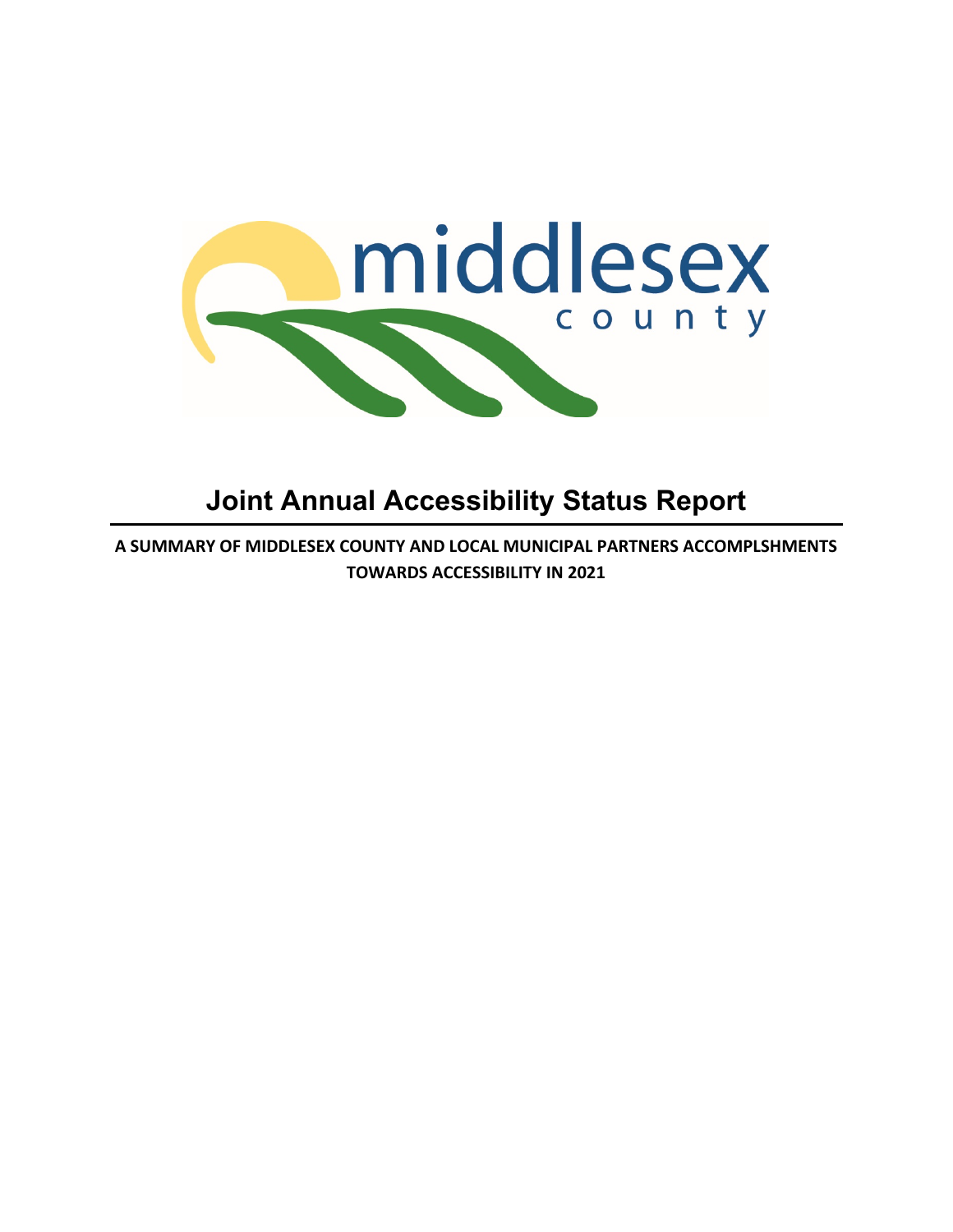## **Objectives and Purpose**

This is the sixth Joint Annual Accessibility Status Report update of Middlesex County's Multi-Year Accessibility Plan. In 2016, Middlesex County released its second Multi-Year Accessibility Plan, in accordance with the Accessibility for Ontarians with Disabilities Act (AODA) and the Integrated Accessibility Standards Regulation (Ontario Regulation 191/11). The plan outlined our strategy to prevent and remove barriers to accessibility, which included how we will meet phased-in requirements under the AODA. The third Joint Multi-Year Accessibility Plan will be released in early 2022, detailing the progress made in the last 5 years, goals set for the next 5 years, and timelines for completion.

This Status Report includes the accessibility initiatives that were completed in 2021 to implement the strategy outlined in our Joint Multi-Year Accessibility Plan 2016-2021.

# **Compliance Reporting**

Middlesex County and its Local Municipal Partners filed Accessibility Compliance Reports in 2021 with the Ministry for Seniors and Accessibility.

## **Middlesex County's Commitment Statement**

Middlesex County's statement of commitment establishes the vision and goals for the County to meet the legislated accessibility requirements. The County's statement of commitment is publicly available on the County website.

Middlesex County is committed to being responsive to the needs of all its residents and employees. In order to meet the needs of people with disabilities the County will:

- Ensure policies, practices and procedures address dignity, independence, integration and provide for equal opportunity for people with disabilities.
- Allow people with disabilities to use their own personal assistive devices to obtain, use or benefit from the services offered by the County.
- Accommodate the accessibility needs of people with disabilities to ensure they can obtain, use or benefit from the County's goods, services, programs and facilities.
- Communicate with people with disabilities in a manner that takes into account the person's disability.

The County will promote accessibility by ensuring that compliance is met for all regulations made under the Accessibility for Ontarians with Disabilities Act, 2005. Timelines for compliance vary. In order to ensure that timelines are met, the County will establish, implement and maintain a joint Multi-Year Accessibility Plan. The plan will outline our strategy to identify, prevent and remove barriers to people with disabilities. The new plan will act as a roadmap for the next 5 years with regards to accessibility.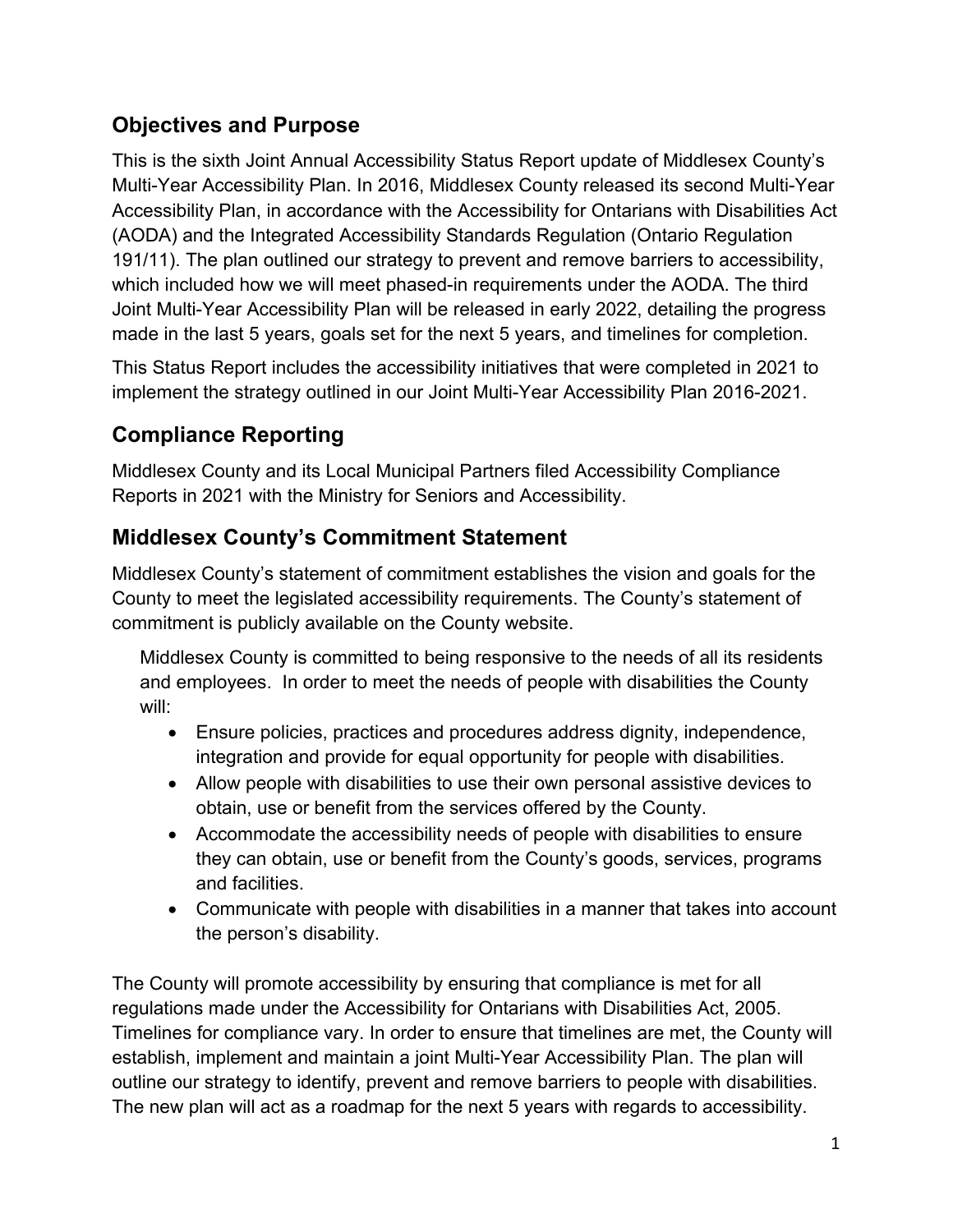#### **Continuous Achievements in Accessibility**

The County and LMPs focus on removing barriers which may exist in our buildings and facilities, while ensuring that new buildings, leases, and renovations do not create any new barriers

- Middlesex County's Accessibility Policy was updated in 2016, outlining what the County has done to comply with the 2016 Integrated Accessibility Standards Regulations and what our customers and employees can expect as we move forward
	- $\circ$  Local Municipal Partners also made revisions to their accessibility policies to ensure compliance with the IASR and AODA
- Middlesex County Accessibility Advisory Committee continues to meet and review accessibility initiatives while representing all Local Municipal Partners across the county
- The County and LMPs continue to comply with the requirements of the Integrated Accessibility Standards Regulation including continuing to train staff, volunteers and third parties who interact on behalf of the County on an ongoing basis
- All library branches continue to provide accessible materials and communication supports upon request
	- o In addition, the library has several accessible materials and resources available including but not limited to: large print books, audio books, Centre for Equitable Library Access (CELA) Library loan access, and accessible computer workstations at the Strathroy, Lucan, Dorchester and Parkhill Library Branches. (Accessible Workstation includes: ZoomText with high-contrast, large print keyboard; Dragon Naturally Speaking and joystick mouse)
- The County and LMPs have policies in place to ensure the public is notified of accommodations for applicants with disabilities in its recruitment process and hiring process
- Continue to review customer feedback and take appropriate action
- The County and its Local Municipal Partners are continuously identifying opportunities to improve accessibility to municipal services and implement improvements throughout the Township
- The County and LMPs routinely identify funding opportunities to improve accessibility and inclusion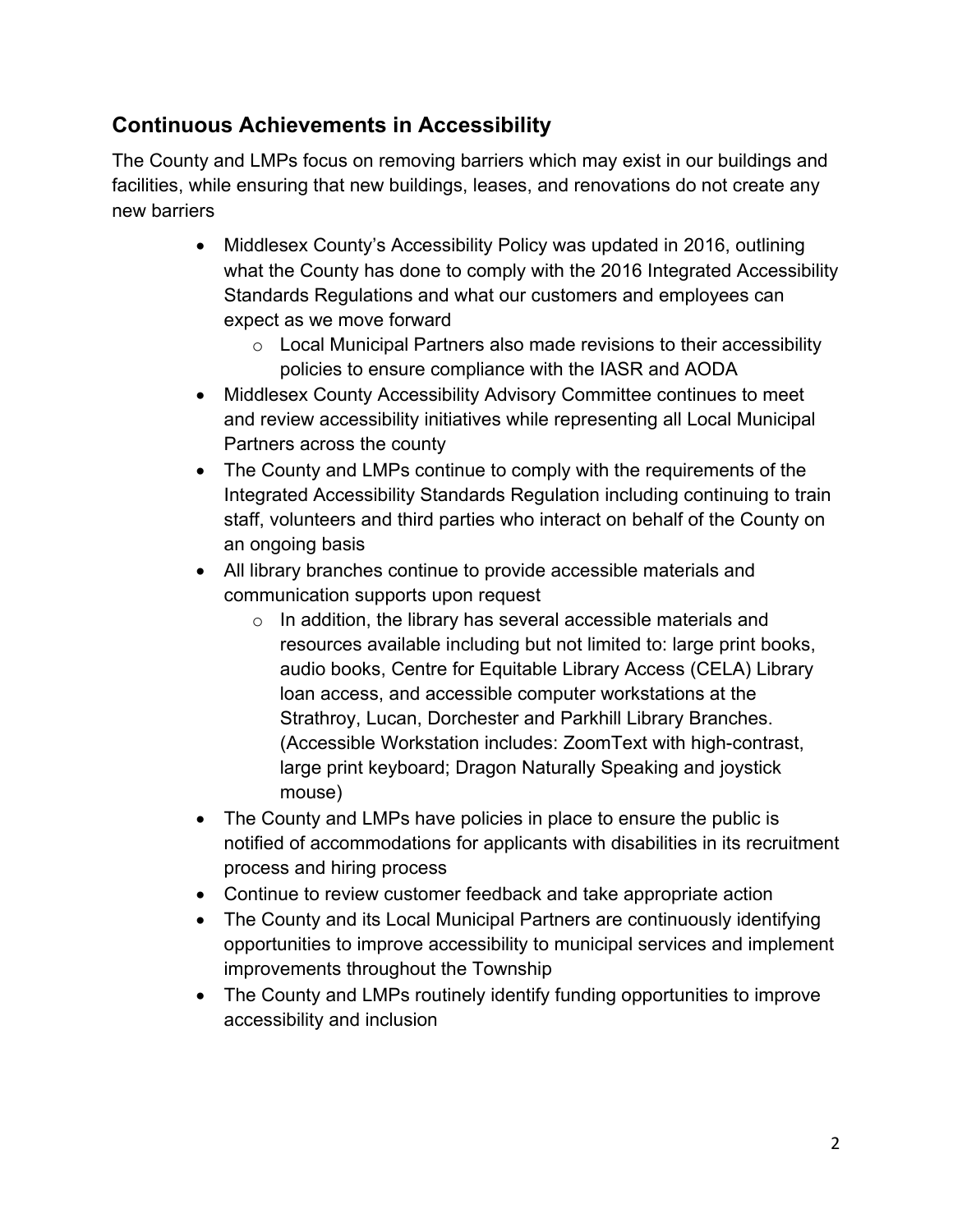#### **Highlights of 2021**

Enabling Accessibility Fund (Federal grant opportunity for funding up to \$100,000) application support provided to multiple Local Municipal Partners

- $\circ$  Successful in securing funding working with the Municipality of North Middlesex to make significant accessibility upgrades to the Ailsa Craig Community Centre
- $\circ$  Ailsa Craig Community Centre accessibility upgrades completed in 2021
- Ministry for Seniors & Accessibility Compliance reports submitted by Middlesex County and all Local Municipal Partners in 2021
	- $\circ$  Compliance claimed for many LMPs including web accessibility
- Middlesex Accessibility Advisory Committee provided consultation on and/or reviewed the following accessibility projects:
	- o Ilderton Library Outdoor Play Space
	- o Thorndale Library Outdoor Play Space
	- o Dorchester Accessible and Inclusive Playground and RFI
	- o Ailsa Craig Community Centre accessibility upgrades
	- o Middlesex Centre Age Friendly Community Action Plan
- Website upgrades completed on following LMPs websites to ensure compliance with Web Content Accessibility Guidelines (WCAG) 2.0 Level AA requirements:
	- o Municipality of North Middlesex
	- o Municipality of Middlesex Centre
	- o Township of Lucan Biddulph
	- o Economic Development Middlesex County
	- o Municipality of Thames Centre
	- o Municipality of Southwest Middlesex
	- o Township of Adelaide Metcalfe
	- o Middlesex County Library
- The Township of Adelaide Metcalfe was awarded an Investing in Canada Infrastructure Program (ICIP) – COVID-19 Resiliency Stream Grant to rehabilitate Kerwood Park in Kerwood, Ontario
	- $\circ$  The rehabilitation of the park included the installation of accessible, barrier-free washrooms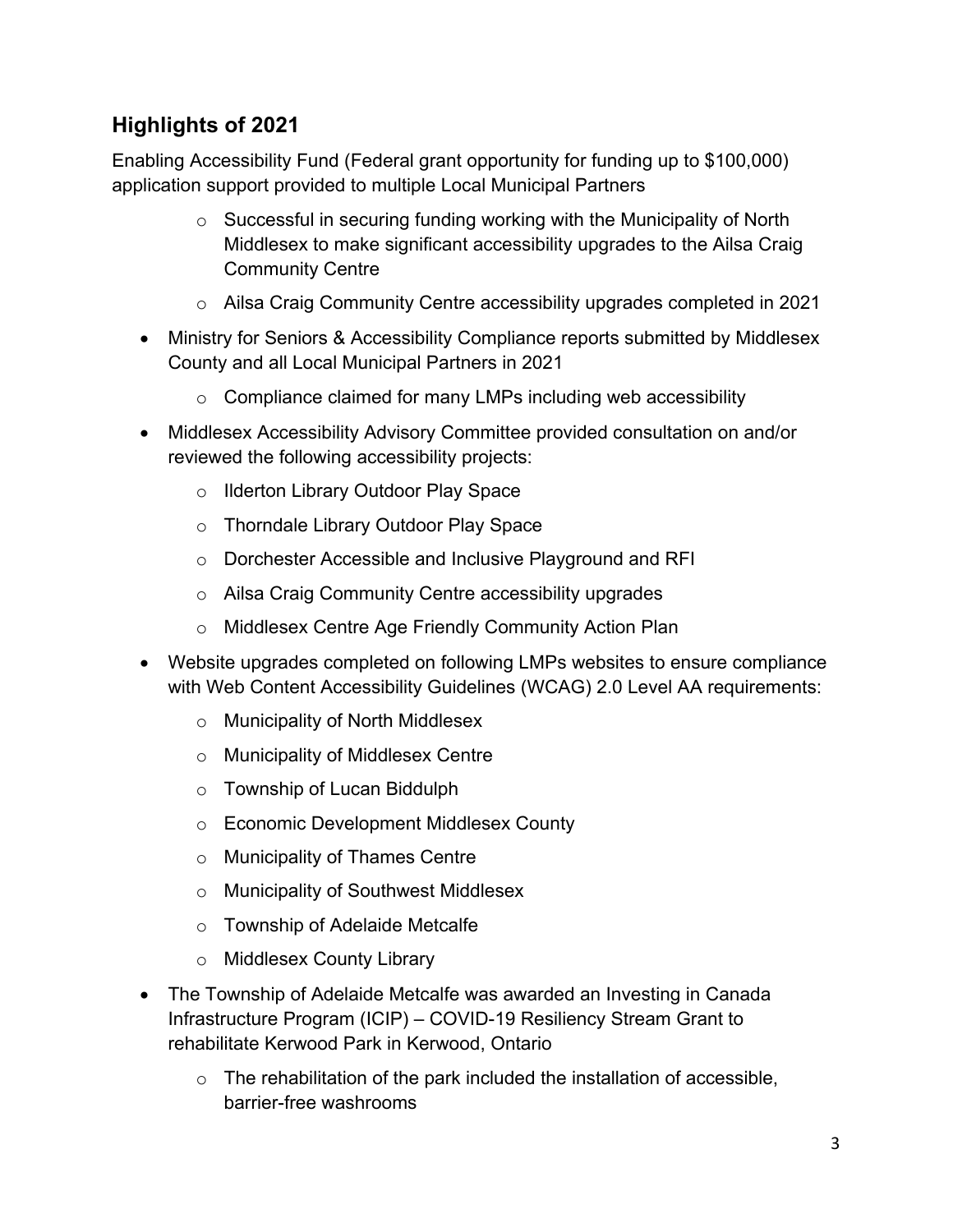- The Township of Adelaide Metcalfe has continued to provide accessibility for residents through ongoing development and expansion of our sidewalk network
- The Municipality of Lucan Biddulph completed the following accessibility initiatives in 2021:
	- $\circ$  Installed new play structures with increased accessibility/transfer stations that also includes sensory activities at Granton Park & Lucan Biddulph Community Memorial Centre
	- o AODA Compliant Notice Templates for public planning meetings
	- o Provided AODA Legislation –Customer Service Training refresher for all staff and training for new hires
	- o Provided online live and recorded streaming of Council and Committee Meetings through YouTube as well as provided additional opportunities for participation of the public at Council/Committee meetings being held virtually
	- o Established online based building permit application system to create additional delivery of services
	- o Installed additional directional signage for significant attractions/locations in Lucan
- The Municipality of Middlesex Centre completed the following accessibility initiatives in 2021:
	- o Off Street Parking Renovations Douglas B. Weldon Park, Delaware Community Centre and Ilderton Arena
	- o Renovation of Play Structures (Denfield Park)
	- o Removal of non-standard Sidewalk and replacement with AODA compliant sidewalk
	- o Expansion of sidewalk network, creating connections to trails and other sidewalk facilities completing missing links
	- o Review of Rick Hansen Designation App (Ilderton Library/Komoka Wellness Centre)
	- o Installation of accessible washrooms at Douglas B. Weldon Park
	- o Creation of a Municipal Diversity and Inclusion Policy (Draft Stage)
	- o Creation of an Age Friendly Community Action Plan (Draft Stage)
	- o AODA Compliant Notice Templates for public planning meetings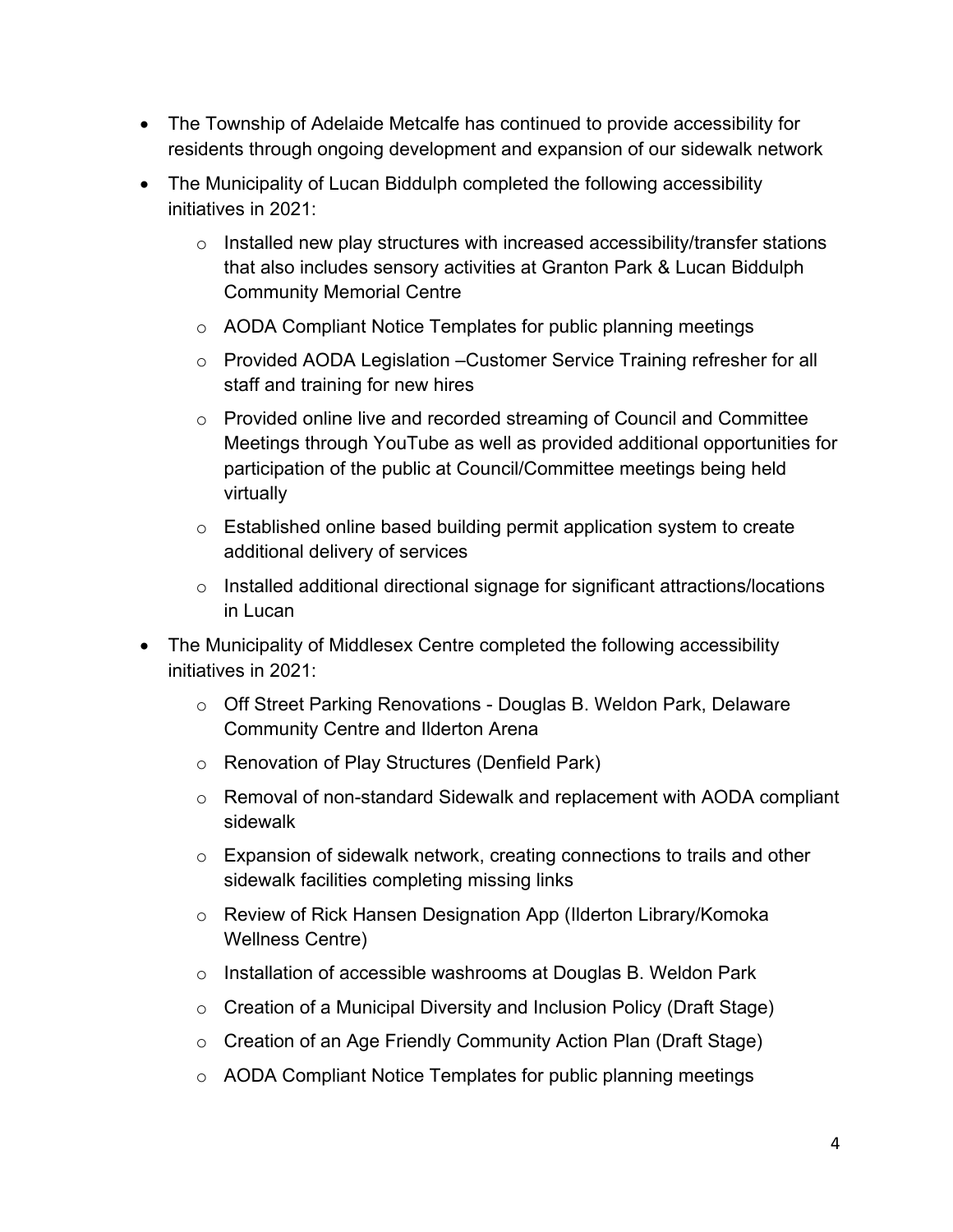- $\circ$  Delivery of services through electronic and remote means, including an online based building permit application and review system (CloudPermit)
- o Ongoing enhancements to electronic Council meetings, including expanded opportunities for public input and participation, both via phone and electronic participation
	- **Increased information sharing regarding Council decisions through** the implementation of a Meeting Highlights document to complement existing information sharing
- o Provided AODA Legislation –Customer Service Training for all staff / new hires / others identified in legislation
	- Training was also required and provided for suppliers incorporated into all procurement processes
- o Completion of AODA Compliance Audit in 2020-2021
	- **Compliance was achieved**
- The Municipality of North Middlesex Completed the following accessibility projects in 2021:
	- o Offsite public parking lot on Mill Street Parkhill with appropriate signage and marked parking spaces
	- $\circ$  Completion of the accessibility upgrades to the washrooms at the Ailsa Craig Community Centre
	- $\circ$  Assistive Hearing Devices available for public use Council Chambers 229 Parkhill Main Street
	- o Redesign of the splashpad located in Coronation Park, Parkhill
	- $\circ$  Delivery of services through electronic and remote means, including an online based building permit application and review system (CloudPermit)
	- o Ongoing enhancements to electronic Council meetings, including expanded opportunities for public input and participation, both via phone and electronic participation
- The Municipality of Thames Centre completed the following accessibility initiatives in 2021:
	- o Increased service delivery methods through electronic means (accepting applications through email, using DocuSign to sign 3rd party agreements, etc.) while still maintaining original processes to serve the public when needed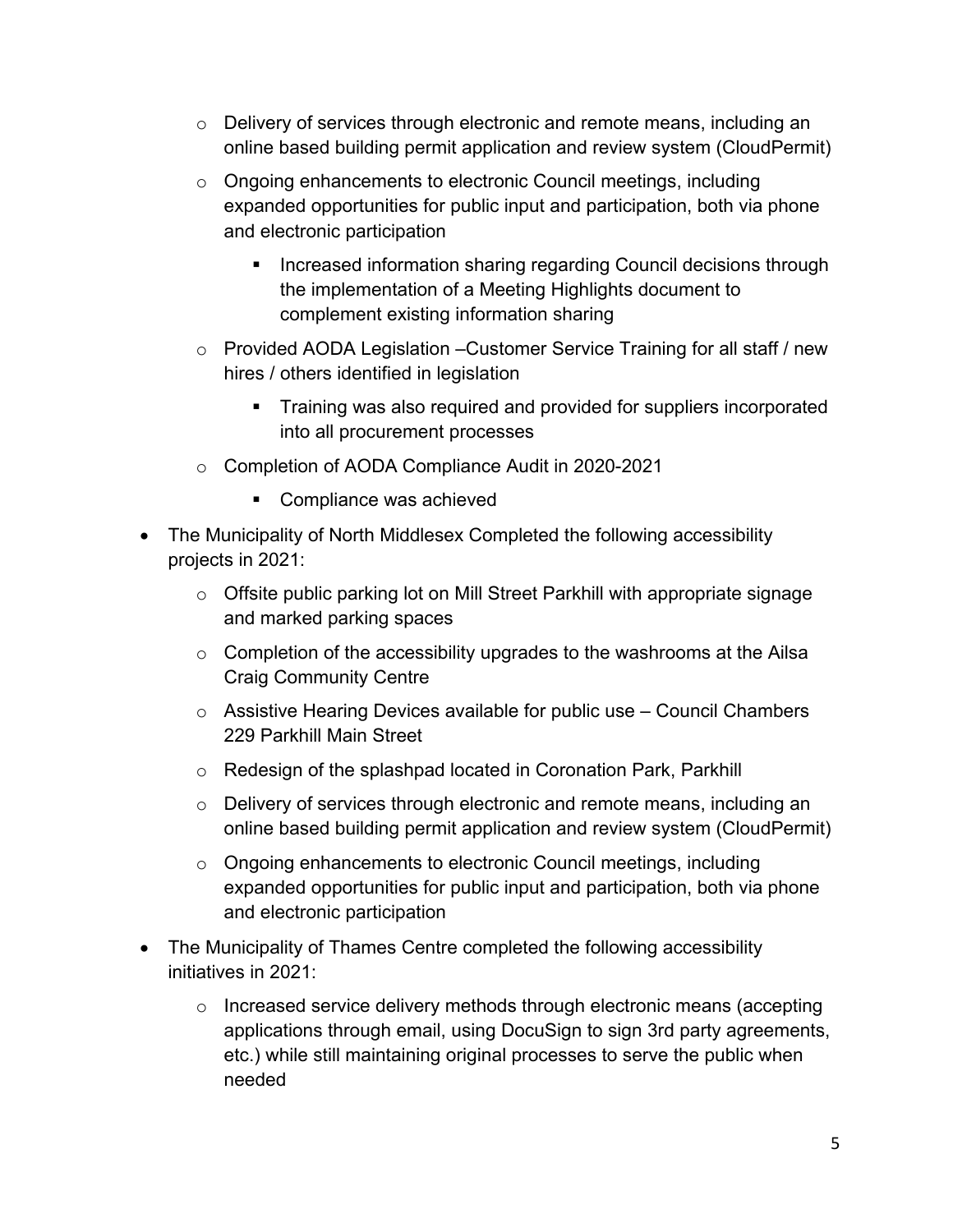- $\circ$  Increased awareness of methods such as the municipal drop box during COVID
- $\circ$  Continue to coordinate livestreamed electronic council and committee meetings
- o Continuously improving methods to make electronic meetings easily accessible to the public – through usage of an efficient automatic registration system and providing support when needed (training sessions for those new to Zoom, accommodating citizens with poor internet connectivity, etc.)
- $\circ$  On-going training is provided to staff on creating accessible documents Feedback Process
- $\circ$  Installed new barrier-free automatic sliding door in place of standard swing doors between lobby and north ice pad at FlightExec Centre.
- o Installed new playground structure at Thorndale Park, complete with accessible features
- o Installed phase 1 of walking path lights at Dorchester Park
	- New Accessible Playground planning began in 2021
- o Built new Fieldhouse at Thorndale Park, complete with barrier-free family washroom
- o Completed new Community Centre in Thorndale, to AODA compliance
- o Hired professional playground inspector to audit half of our playgrounds (with other half being budgeted for next year)
- o Installed new microphone system in Council Chambers to enhance audio for those in live attendance at meetings as well as for those listening remotely on-line
	- **Includes voice amplification and improved acoustics as well as** video components
- $\circ$  Added 10 new benches outside of facilities and along walking trails various locations across the municipality
- o Replaced 6 picnic tables with new wheelchair accessible picnic tables at various locations across the municipality
- $\circ$  Municipal App providing municipal information and services in a convenient, easy to use format – this app won the E.A. Danby award from AMCTO
- The Municipality of Southwest Middlesex achieved the following Accessibility initiatives in 2021:
	- $\circ$  Continued to support Human Resources with HR Downloads to include legislative changes and best practices
	- o Website updates to maintain compliance with the WCAG 2.0 Level AA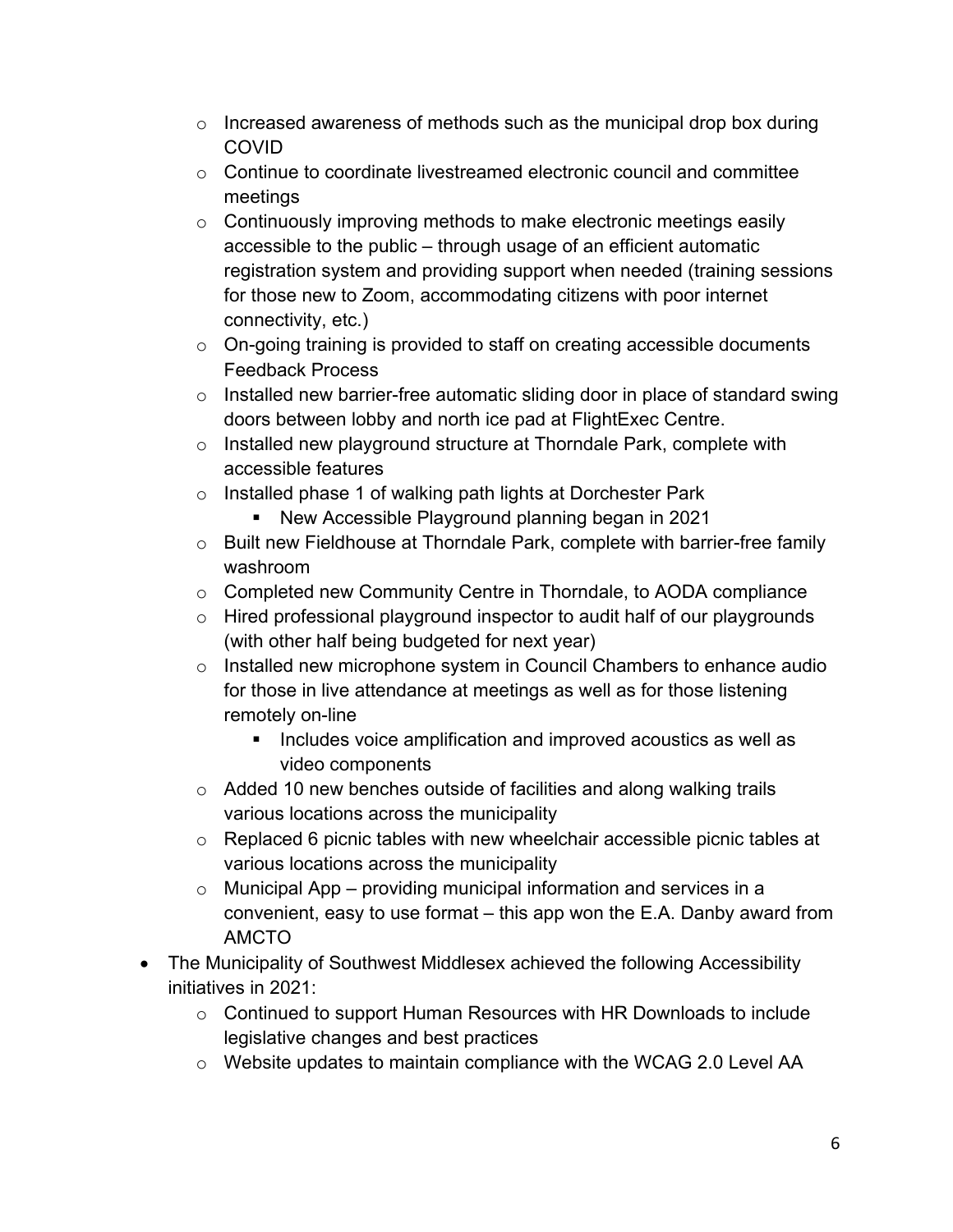- $\circ$  Revised Council reports, minutes and by-law templates and redesigned these documents to ensure accessibility when posted to the website
- $\circ$  Introduced a website enhancement platform for accessibility compliance
- o Made accessible updates to the Glencoe Library and Glencoe Daycare
- o Began working on accessibility updates at the Glencoe Arena and Appin Play Equipment
- The Municipality of Strathroy-Caradoc achieved the following accessibility initiatives in 2021:
	- o Redesigned and relaunched the Police Services website to ensure it is in compliance with the WCAG 2.0 Level AA requirements
	- o Implemented Closed Captioning for live and archived Council and Committee meetings through e-Scribe
	- o Ensured PDF documents meet accessibility requirements prior to uploading them onto the website (ongoing)
	- o Provided AODA training through HR Downloads
	- o Caradoc Street reconstruction
	- $\circ$  Updated design standards in October 2021 to include accessibility requirements under the IASR and AODA, and to incorporate language that outlines the requirements for the built environment design of public space
	- $\circ$  Installation of new playgrounds at the following locations:
		- **South Creek**
		- Alexandra Park
		- **Fairground Recreation Complex**
- Village of Newbury launched a new website in November 2021 to ensure it meets the compliance requirements under the WCAG 2.0 Level AA